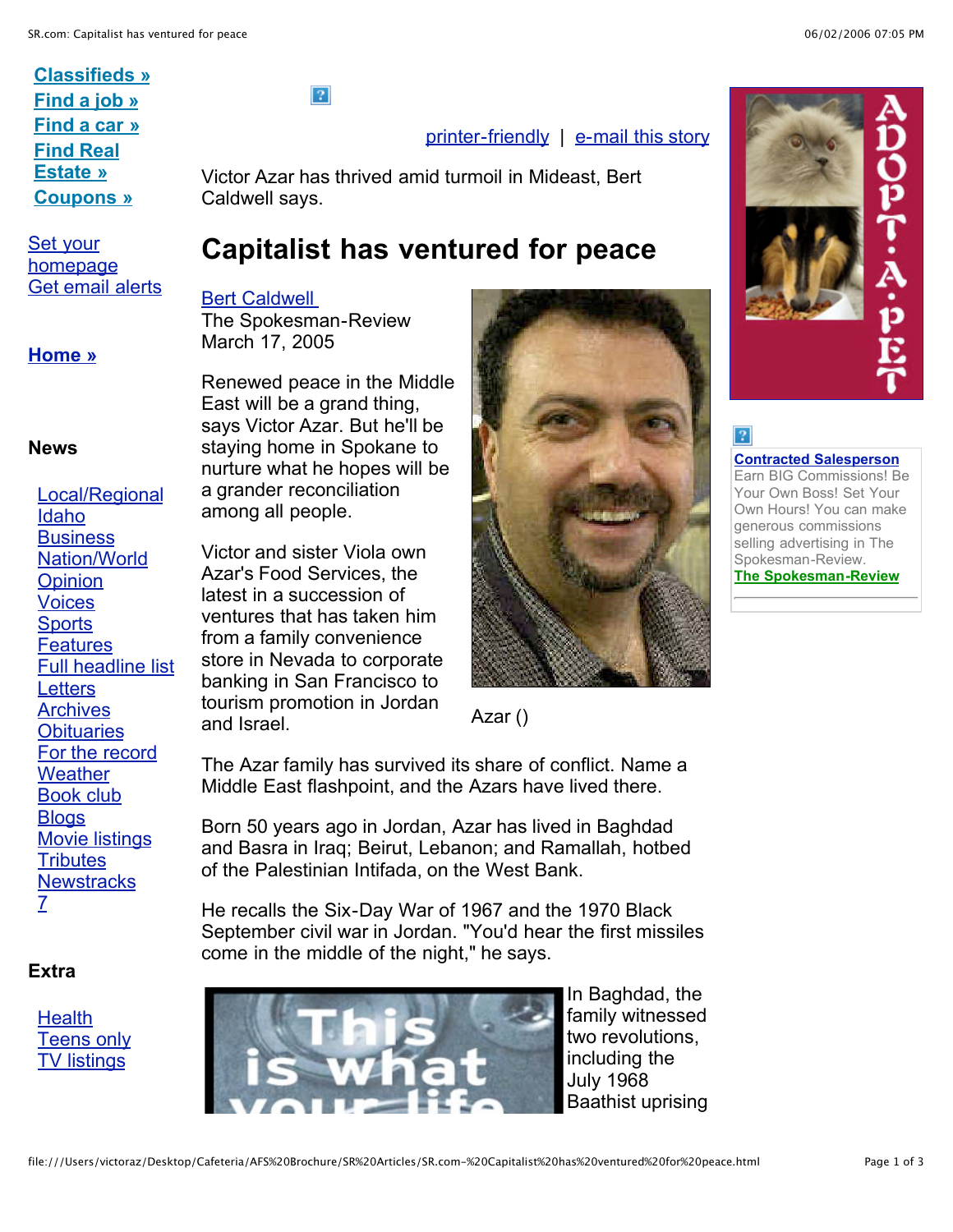### **Ads**

**Classifieds** Find a job Find a car Find a Home Meeting place Newspaper ads How to advertise Special sections

#### that brought Saddam Tnd Hussein to power. His family lived behind the **Ausic Reviews** rint Every Palace of www.spokane7.com Hospitality, where they

could see lavish parties. They saw, too, the brutality.

**Help** About S-R.com News tip Contact us SR jobs **Privacy Policy** Copyright Policy

#### **Subscribe**

Home delivery **Online** 

#### **Member Center**

**Login** Profile FAQ **Support Unsubscribe** 

2 Read today's e-paper A neighbor who was a government minister was beaten in front of his own family and dragged out into the street. A Jewish friend was hanged publicly. Many bodies were left dangling for days. Because his father was a Christian minister and so considered an ambassador, an armored vehicle was kept parked in front of their home during the worst of the violence — until the authorities showed up on the Azar doorstep.

As his father's Seventh Day Adventist congregation prospered, there were suspicions they harbored Jewish spies. His father was arrested by the security forces, but released. The family fled, only to be engulfed in the Black September conflict.

Finally, in 1973, they arrived in Spokane, and a long association between the name Azar and the food business began. The family bought a convenience store at Nevada and Empire.

Victor Azar attended Eastern Washington University, earning undergraduate degrees in business and political science while helping with the family business. He added a master's in management science from Carnegie-Mellon University in Pittsburgh, then went to work for PNC Financial Corp. developing electronic banking systems. In July 1988, he co-authored an article for the "Journal of Cash Management."

Wells Fargo hired him away that same year. He was vice president and senior product manager in Wells' wholesale banking division for three years.

But all was not well at home and, at the urging or his wife, they returned to Jordan. Azar shifted from banking automation in San Francisco to hospitality management in Amman. Using a hotel owned by his wife's family as a base, he morphed into promoter extraordinaire.